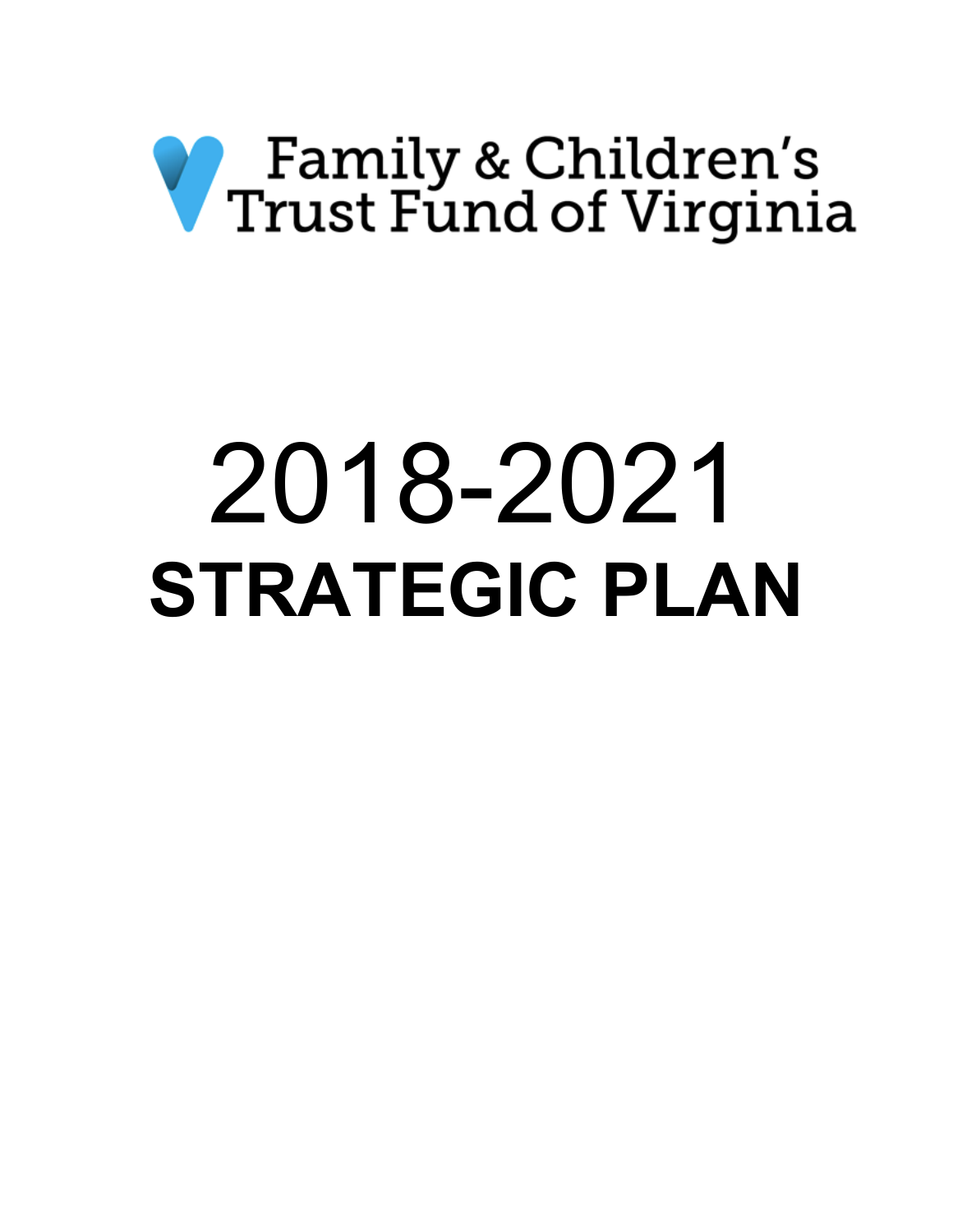## **INTRODUCTION**

**The primary goals of the plan are:**

- **STRATEGIC FUNDING**
- **COLLABORATION**
- **AWARENESS**
- **CAPACITY**

The organization used the services of The Spark Mill, a Richmond, VA Strategic Planning firm to facilitate the process. Consultants from The Spark Mill collected information from three areas as part of the information-gathering portion of the planning process.

- Board and Staff Assessment Survey
- Board of Directors and Staff Retreat
- Feedback Session with Duke Storen, VDSS Commissioner

## **MISSION & VISION**

FACT will amplify community programs and initiatives focused on the prevention and treatment of family violence and the protection of children through funding and awareness.

FACT envisions a world in which no one in Virginia experiences family violence and all children are safe.

## **WE BELIEVE…**

FACT believes that capacity building and public understanding is key to preventing and treating the vast spectrum of child abuse, neglect, and family violence throughout Virginia. In order to effectively address these issues, we commit to support organizations, programs, and communities dedicated to treatment, prevention and intervention efforts, as well as serve as a central source of knowledge about child abuse, neglect, and family violence. This includes promoting collaboration, prioritizing innovation, and increasing awareness around family violence across the life span and the protection of children.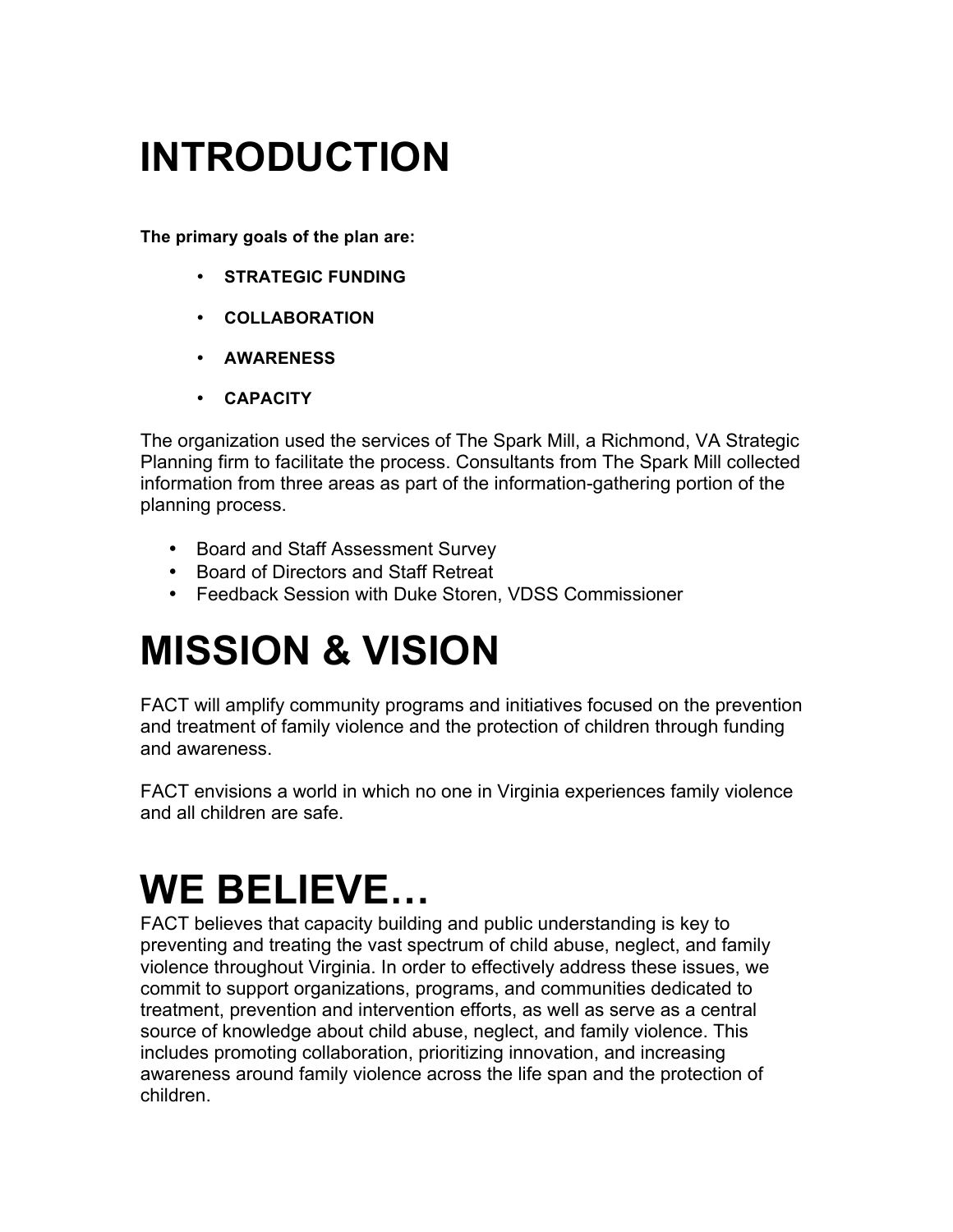## **MAJOR GOALS & STRATEGIES**

#### **1. DEVELOP A STRATEGIC FUNDING MECHANISM TO ALIGN WITH CORE FOCUS AREAS: COLLABORATION, INNOVATION AND AWARENESS.**

1.1 Create a gap funding mechanism that prioritizes innovation, collaboration and data and research

1.2 Create guidelines for funding trauma informed agencies, networks and services that provide innovative solutions to combatting family violence

1.3 Regularly assess progress against best practices across the country in order promote funding for innovative programs

#### **2. FOSTER COLLABORATION AND INNOVATION BETWEEN FACT AND AGENCIES WORKING IN FAMILY VIOLENCE, ABUSE PREVENTION AND INTERVENTION AND TRAUMA.**

2.1. Create partnerships between advocates, educators and FACT champions to break down existing silos

2.2 Fund collaborative and innovative projects that work to eradicate family violence

2.3 Connect systems of care that do not traditionally work together, including in child abuse, elder care and domestic violence

2.4 Collaborate with agencies to identify opportunities for gap funding and Trauma Informed Care (TIC) delivery funding

#### **3. RAISE AWARENESS OF FAMILY VIOLENCE PREVENTION AND TREATMENT, INCLUDING TRAUMA INFORMED CARE, BY INCREASING ACCESS TO DATA, RESEARCH, AND REPORTS.**

3.1 Increase community and professional awareness of intergenerational trauma and abuse and its impacts